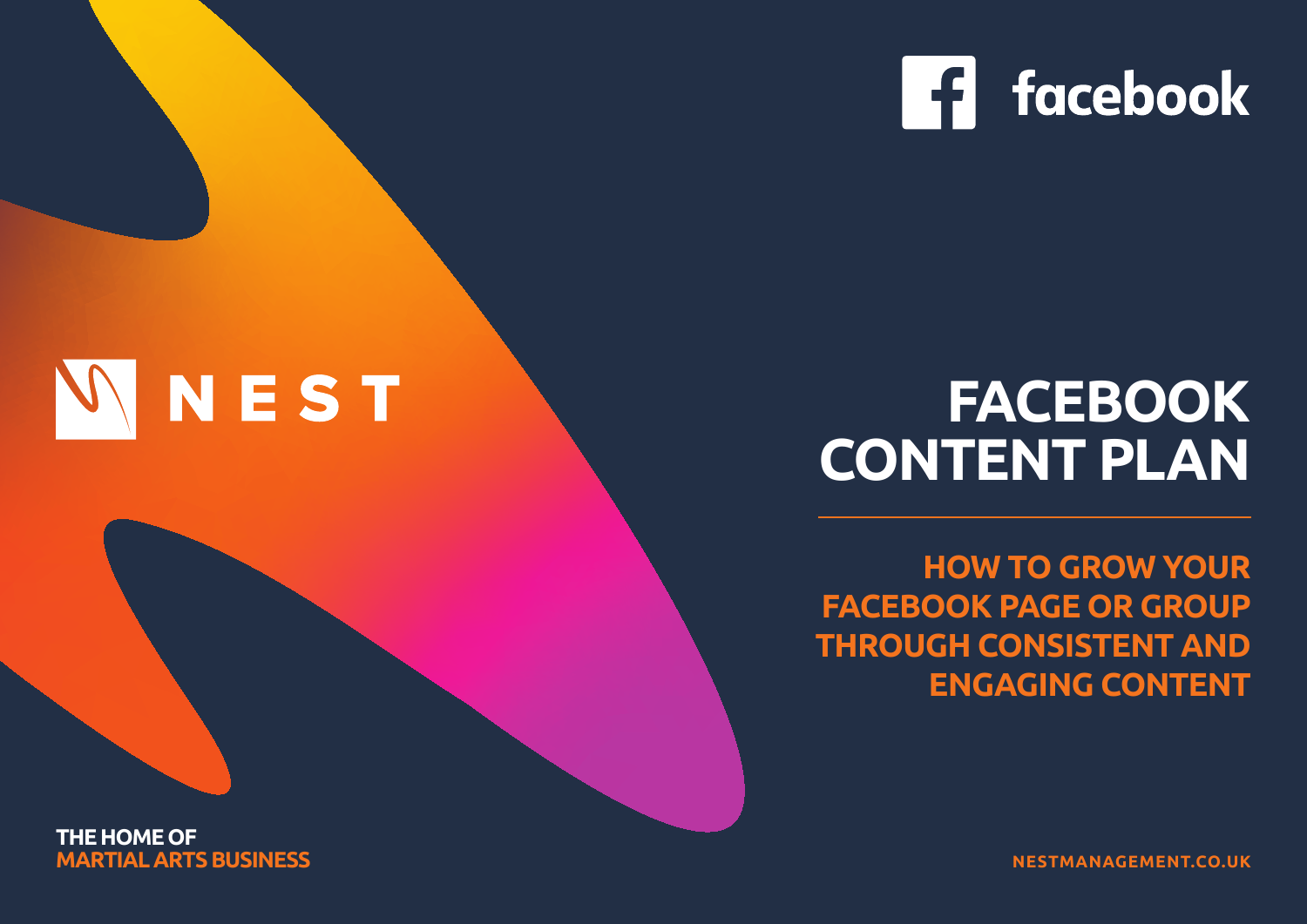|           | <b>Monday</b>                                                                                                                                                                                         | <b>Tuesday</b>                                                                                                                     | Wednesday                                                                                                                                                                                            | <b>Thursday</b>                                                                                                                                                                       | <b>Friday</b>                                                                                                                                                                                  | <b>Saturday</b>                                                                                                                                                                  | <b>Sunday</b>                                                                                                                                                                       |
|-----------|-------------------------------------------------------------------------------------------------------------------------------------------------------------------------------------------------------|------------------------------------------------------------------------------------------------------------------------------------|------------------------------------------------------------------------------------------------------------------------------------------------------------------------------------------------------|---------------------------------------------------------------------------------------------------------------------------------------------------------------------------------------|------------------------------------------------------------------------------------------------------------------------------------------------------------------------------------------------|----------------------------------------------------------------------------------------------------------------------------------------------------------------------------------|-------------------------------------------------------------------------------------------------------------------------------------------------------------------------------------|
| Morning   | #MondayMotivation<br><b>Graphic with an</b><br><b>Inspirational Quote</b><br><b>Combine an inspirational</b><br>quote with a suitable<br>photo. Use your<br>brand colours and font.<br><b>INSPIRE</b> | <b>Share Martial Arts</b><br><b>Article</b><br>Share an article or<br>infographic or video from<br>another page.<br><b>INSPIRE</b> | #wednesdaywisdom<br><b>Graphic with an</b><br><b>Inspirational Quote</b><br><b>Combine an inspirational</b><br>quote with a suitable<br>photo. Use your brand<br>colours and font.<br><b>INSPIRE</b> | <b>Testimonial from</b><br><b>Student / Parent -</b><br><b>Video</b><br>Record or re-share a<br><b>VIDEO testimonial - the</b><br>message is<br>much more powerful.<br><b>INSPIRE</b> | <b>Student of the</b><br>Week Who & Why<br>Single out a student<br>who has done something<br>exceptional this week.<br>Use their photo with<br>their permission.<br><b>INSPIRE / ENTERTAIN</b> | <b>Graphic with an</b><br><b>Inspirational Quote</b><br><b>Combine an inspirational</b><br>quote with a suitable<br>photo. Use your<br>brand colours and font.<br><b>INSPIRE</b> | Share Funny /<br><b>Interesting Content</b><br>(Can be Non-MA)<br>Show your fun side and<br>share some content that<br>isn't Martial<br>Arts related.<br><b>INSPIRE / ENTERTAIN</b> |
| Afternoon | #MondayMotivation<br><b>Graphic with an</b><br><b>Inspirational Quote</b><br><b>Combine an inspirational</b><br>quote with a suitable<br>photo. Use your<br>brand colours and font.<br><b>INSPIRE</b> | <b>Share Martial Arts</b><br><b>Article</b><br>Share an article or<br>infographic or video from<br>another page.<br><b>INSPIRE</b> | #wednesdaywisdom<br><b>Graphic with an</b><br><b>Inspirational Quote</b><br><b>Combine an inspirational</b><br>quote with a suitable<br>photo. Use your brand<br>colours and font.<br><b>INSPIRE</b> | <b>Testimonial from</b><br><b>Student / Parent -</b><br><b>Video</b><br>Record or re-share a<br><b>VIDEO testimonial - the</b><br>message is<br>much more powerful.<br><b>INSPIRE</b> | <b>Student of the</b><br>Week Who & Why<br>Single out a student<br>who has done something<br>exceptional this week.<br>Use their photo with<br>their permission.<br><b>INSPIRE / ENTERTAIN</b> | <b>Graphic with an</b><br><b>Inspirational Quote</b><br><b>Combine an inspirational</b><br>quote with a suitable<br>photo. Use your<br>brand colours and font.<br><b>INSPIRE</b> | Share Funny /<br><b>Interesting Content</b><br>(Can be Non-MA)<br>Show your fun side and<br>share some content that<br>isn't Martial<br>Arts related.<br><b>INSPIRE / ENTERTAIN</b> |
| Evening   | #MondayMotivation<br><b>Graphic with an</b><br><b>Inspirational Quote</b><br><b>Combine an inspirational</b><br>quote with a suitable<br>photo. Use your<br>brand colours and font.<br><b>INSPIRE</b> | <b>Share Martial Arts</b><br><b>Article</b><br>Share an article or<br>infographic or video from<br>another page.<br><b>INSPIRE</b> | #wednesdaywisdom<br><b>Graphic with an</b><br><b>Inspirational Quote</b><br><b>Combine an inspirational</b><br>quote with a suitable<br>photo. Use your brand<br>colours and font.<br><b>INSPIRE</b> | <b>Testimonial from</b><br><b>Student / Parent -</b><br><b>Video</b><br>Record or re-share a<br><b>VIDEO testimonial - the</b><br>message is<br>much more powerful.<br><b>INSPIRE</b> | <b>Student of the</b><br>Week Who & Why<br>Single out a student<br>who has done something<br>exceptional this week.<br>Use their photo with<br>their permission.<br><b>INSPIRE / ENTERTAIN</b> | <b>Graphic with an</b><br><b>Inspirational Quote</b><br>Combine an inspirational<br>quote with a suitable<br>photo. Use your<br>brand colours and font.<br><b>INSPIRE</b>        | Share Funny /<br><b>Interesting Content</b><br>(Can be Non-MA)<br>Show your fun side and<br>share some content that<br>isn't Martial<br>Arts related.<br><b>INSPIRE / ENTERTAIN</b> |

**CONTENT CATEGORIES**

**Your content should fit into one of these 4 categories**

**INSPIRE Make people feel something**

### **EDUCATE**

**Share your knowledge and expertise** 

**ENTERTAIN Start a conversation,** 

**show your human side**

## **CONVINCE**

**Sell your school, get some bookings!**



**THE HOME OF MARTIAL ARTS BUSINESS** **13** facebook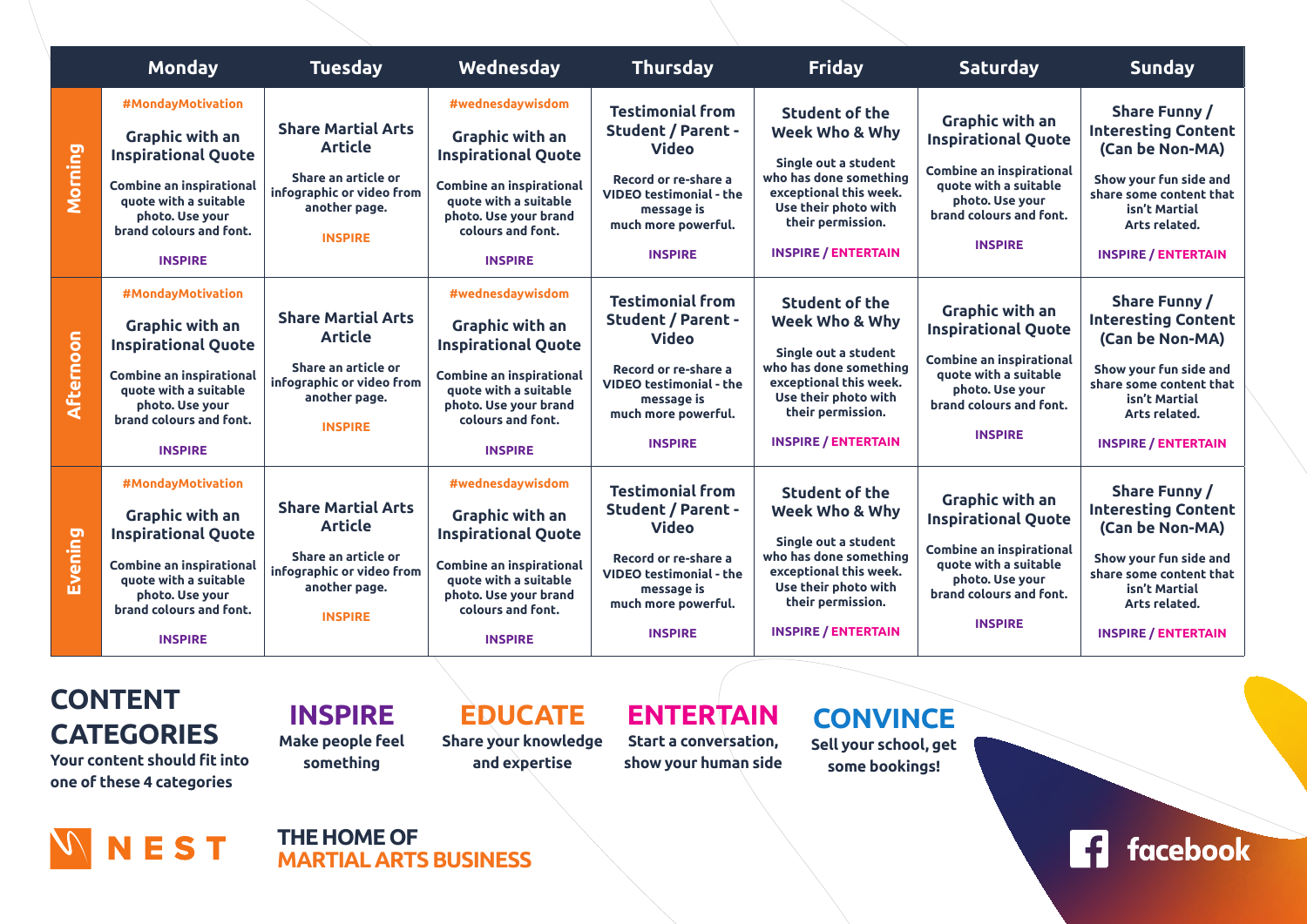

#### **NEST** THE HOME OF **MARTIAL ARTS BUSINESS**

facebook